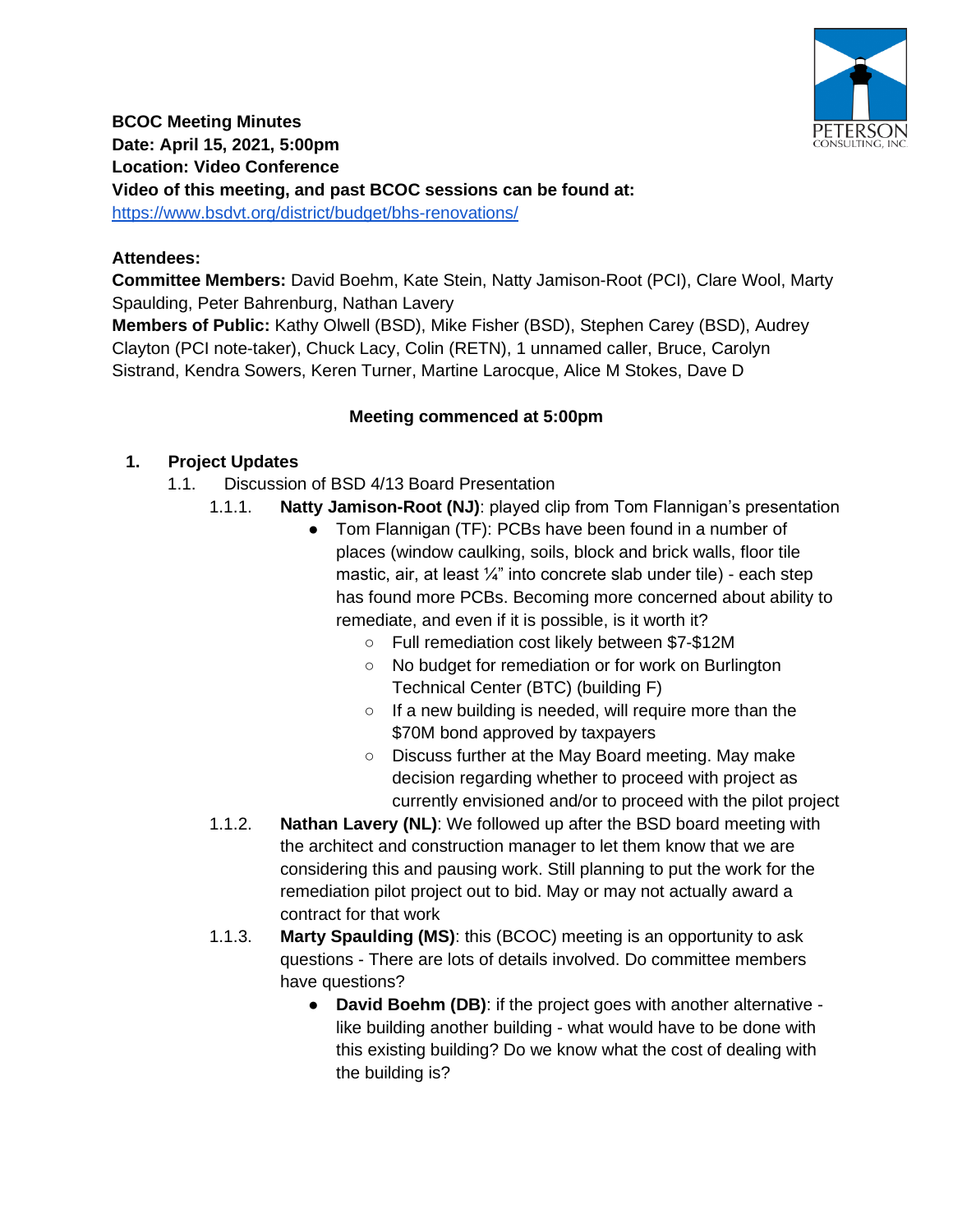- **MS**: The pilot project will provide us with those rough estimates
- **DB**: from testing that's occurred so far, do we know what demolition of these buildings would cost?
	- **NL**: we would need to look at costs of demolition and disposal of materials, or some other less dramatic alternative. Can't just walk away from it- there will be some cost. Treating the site as an environmental remediation site could open up funding avenues. If BSD were to sell the site, it could be more financially viable for other parties that could get access to different funding.
- **Kate Stein (KS)**: is there an action that BCOC needs to take as the recommending body to the board?
	- **NL**: we don't need to take action tonight, but would especially like to hear from BCOC members not on the School Board: are there any concerns about taking this pause to reassess whether the project is worth continuing with?
		- **KS**: Here are some random thoughts: I'm disappointed that it will be longer before we get what we need for our students. What if we can't figure it out before we lose the lease on Macy's - is there a possibility to extend that lease? Have we looked into other parcels of land that we own and whether they'd fit a high school? What other options can we start looking at and explore?
			- **MS**: yes. We need to think about all this and explore other options. Relevant to bring those things up now
			- **NL**: We have had some contact with the current Macy's building owners - they are aware of the news, and likely are open to options like an extended stay or some other solution
- 1.2. Discussion of status of presentation to Board of Finance
	- 1.2.1. **NL**: Last time the BCOC met, we were planning to take the DD phase estimate to the Board of Finance, but we are pausing that now. Bringing it forward now would confuse people, since we're not sure how we will be proceeding. If we determine to go forward with the project as currently envisioned, we will need to do that
		- **MS**: DD estimate was supposed to go to our board before that, and thought that would be confusing/conflicting info as well
	- 1.2.2. **NL**: We have already had to sacrifice portions of the project (unrelated to PCBs), e.g. getting rid of F Building, making the Auxiliary gym an add-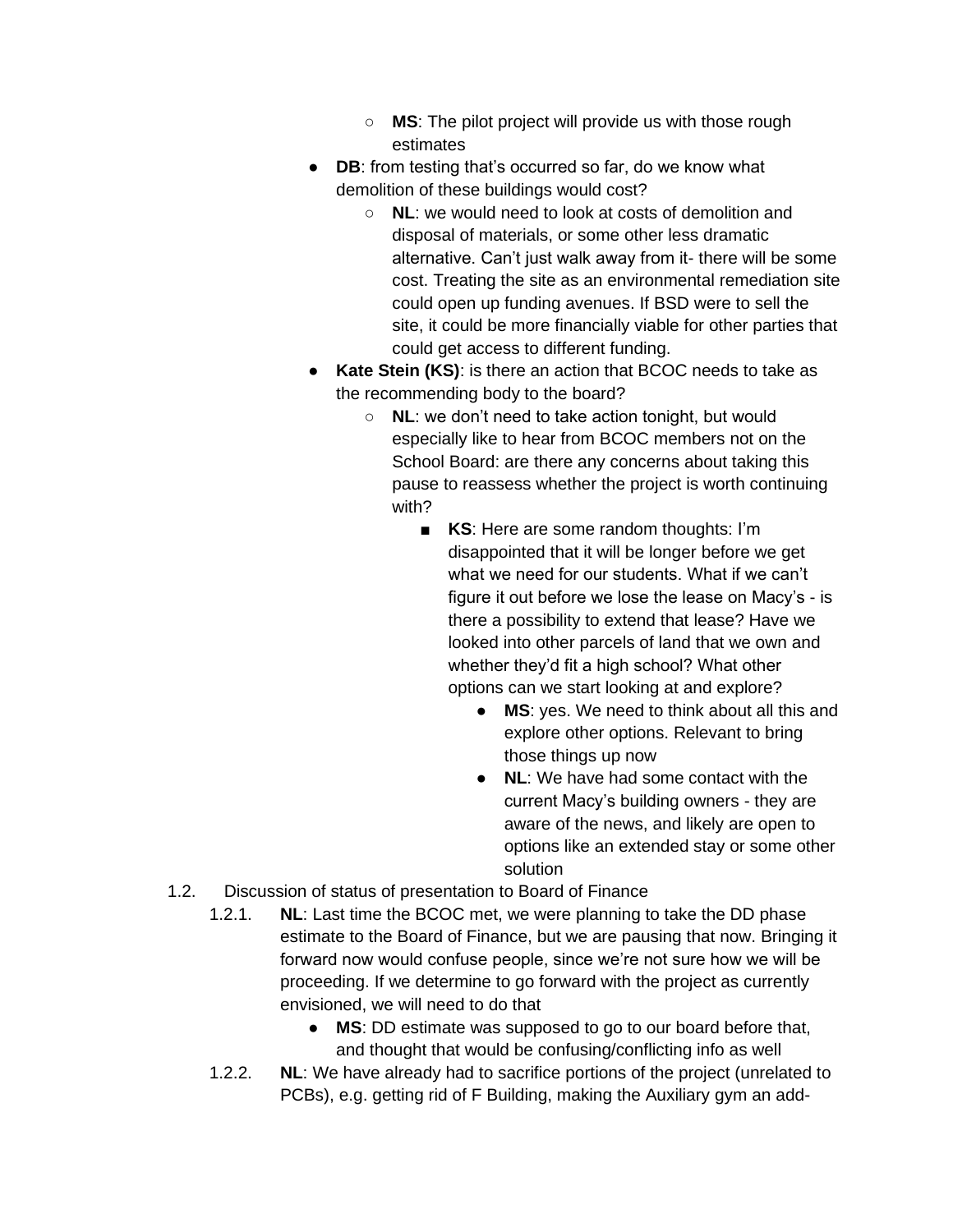alternate. Then we had a second round of scope reductions to fit the budget. Looking at the combination of the sacrifices we've already made, along with the PCB problem, I have doubts about whether we can deliver the product we wanted to deliver. If we go forward with the project as currently envisioned, we will still have a renovated 50yr old building that requires ongoing PCB monitoring, and no solution for BTC. I struggle to see a way forward and get the project back on track with what was originally envisioned.

- **KS**: I'm a firm believer that everything happens for a reason. If this doesn't work out, we'll get something better - let's stay positive
- **DB**: We're between rock and a hard place here. I remember there being reluctance to go out with more than \$70M bond vote. Rock is PCBs, the hard place is the budget. Will we be able to get the community to agree to a higher bond amount?
- 2. Public Comments and Questions
	- 2.1. **Chuck Lacey (CL)**: any information to share about BTC?
		- 2.1.1. **NL**: no new information about BTC, is there a more specific question?
		- 2.1.2. **CL**: are you discovering more PCBs in BTC? Are there the same conclusions about going forward with BTC as with the high school?
			- **NL**: Yes. The BTC building has the highest level of airborne PCBs. in some areas of the building, a product that had extremely high levels of PCBs has been discovered. It is absolutely a problem. BTC had already been carved out of the BHS project for financial reasons.
		- 2.1.3. **CL**: I'm on the MMU school board, so BTC is of high importance to me. Don't think of yourselves as alone on the Tech Center. Other Schools and Schools Boards have an interest in that as well. When you start considering BTC, I urge you to reach out to MMU school board and other school boards. We could be participants in selling the need for continued investment in BTC to the community.
	- 2.2. **DB**: It makes sense to pursue ideas for other options on the schematic level to determine options and feasibility
		- 2.2.1. **Clare Wool (CW)**: Absolutely. The board will be working with the mayor and the city. It is an investment that doesn't just fall on taxpayers - we have to be creative, reflect and have some serious direction. BTC is a big part of that - excluding it from the project for budget reasons did not feel right. This is an opportunity for looking at the whole project and scope again.
			- **CL**: Burlington pays less than half of the BTC budget. We (MMU) pay tuition to BTC at the expense of having our own tech program. Let's think of this as a group exercise- it doesn't feel like that right now. Now's the time to bring everyone in, we need to do a better job of working together. We are financial partners, treat us that way.